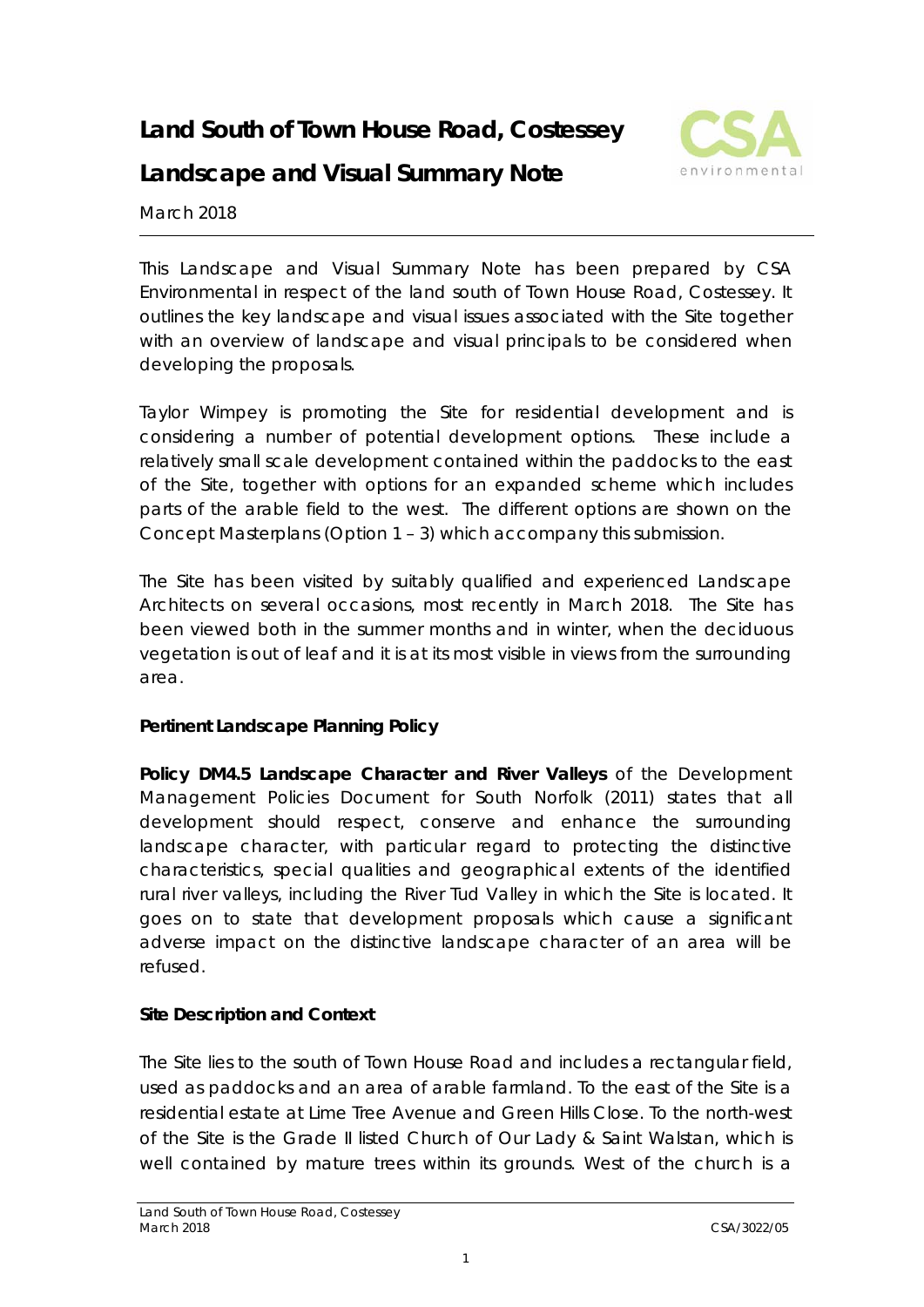recent housing estate at Cleves Way and Husenbeth Close, which is enclosed to the south by a band of young woodland.

At the northern edge of Town House Road, are several properties from the late twentieth century. To the east of these is the mature woodland at Green Hills which occupies the rising ground above Town House Road.

To the south of the Site the land falls towards the route of the River Tud, beyond which it rises towards the edge of New Costessey. The intervening landscape is characterised by arable farmland along the floor of the valley, and by a dense band of woodland at East Hills which follows the ridgeline along the top of the southern valleyside. Poplar shelterbelts are a prominent feature within the valley.

# **Landscape Quality and Sensitivity**

The Site occupies a rectangular field and part of an adjacent field to the south of Town House Road and east of Longwater Lane. It is bordered by existing housing in the town to the north, east and west and by the church of Our Lady and St Walston to the north-west. There are no notable landscape features contained within the Site save a small number of mature hedgerow trees and the established hedgerow field boundaries.

The Site lies on the middle slopes of the Tud River Valley and forms part of the wider farmland which occupies the lower slopes and valley floor. It shares some of the attributes associated with the Tud Rural River Valley LCA as described in the South Norfolk Landscape Character Assessment. Despite this, due to the Site's proximity to the existing settlement, its rural character is somewhat eroded by neighbouring housing development. The Site is therefore considered to be of **medium** landscape quality and sensitivity.

To the south of the Site is mixed farmland which occupies the base of the valley floor and rises to the woodland at East Hills which occupies the ridge to the south. There are a number of bands of mature poplar trees which define nearby field boundaries which are also characteristic of the river valley character area. Overall the wider landscape to the south of the Site is considered to be of **medium** landscape quality and **medium - high** sensitivity to residential development.

# **Visual Overview**

The Site is well contained by neighbouring development, woodland and topography in views from the north, east and west. Opportunities to view the Site from the River Tud Valley to the south are restricted by the limited public access to this area.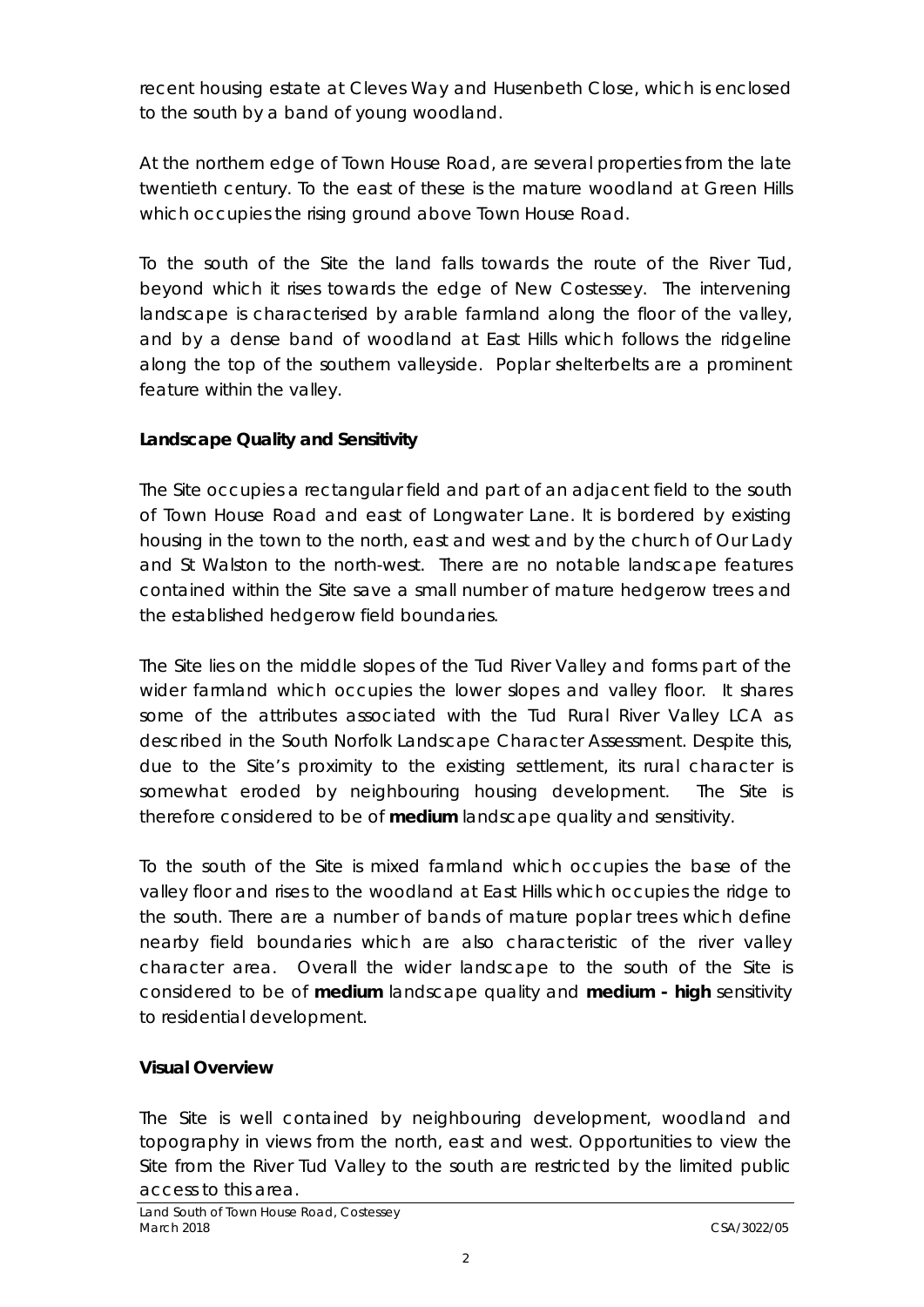The key representative views are as follows:

- Views from a section of Town House Road:
- Views from approximately 7 properties to the north of Town House Road;
- Filtered / partial views from the grounds of The Catholic Church of Our Lady and Saint Walstan and existing properties on Cleves Way;
- Views from rear, upper floor windows of the dwellings which border the Site to the east;
- Views from the access road leading to several bungalows to the east of Longwater Lane. Views are filtered by the intervening poplar trees, particularly in the summer months;
- Views from the publicly accessible woodland at East Hills are extremely limited by the dense vegetation which encloses the trodden routes through the woodland. The Site is more visible in the winter when the vegetation is out of leaf;
- There are heavily filtered views of western Site boundary vegetation from the upper floors of the properties to the east of Longwater Lane; and
- Glimpsed views towards the Site from a section of Longwater Lane in proximity to the recreation grounds are largely prevented by intervening vegetation.

#### **Ability of the Site to Accommodate Development**

The following key landscape and visual principles should be taken into account when developing the Site proposals. These are shown on the Concept Masterplan options and include:

- Retention and reinforcement of existing boundary vegetation;
- New tree belt planting to define the southern boundary, creating a defensible edge to the settlement;
- Vehicular access from Town House Road and new pedestrian and cycle links;
- Open space in the north of the Site to respect the setting of the listed church and to provide an attractive frontage to the new housing area and to the south of the Site to form a sensitive edge to the river valley;
- Create framed views from Town House Road and vantage points within the new public realm to the river valley; and
- Sensitive siting and design of buildings alongside the southern edge with the adjoining countryside.

#### Relationship to Existing Development

The Site is well related to existing housing within the settlement of Costessey, with development bordering it to the north, east and west. The settlement centre and associated facilities, including shops and a public house lie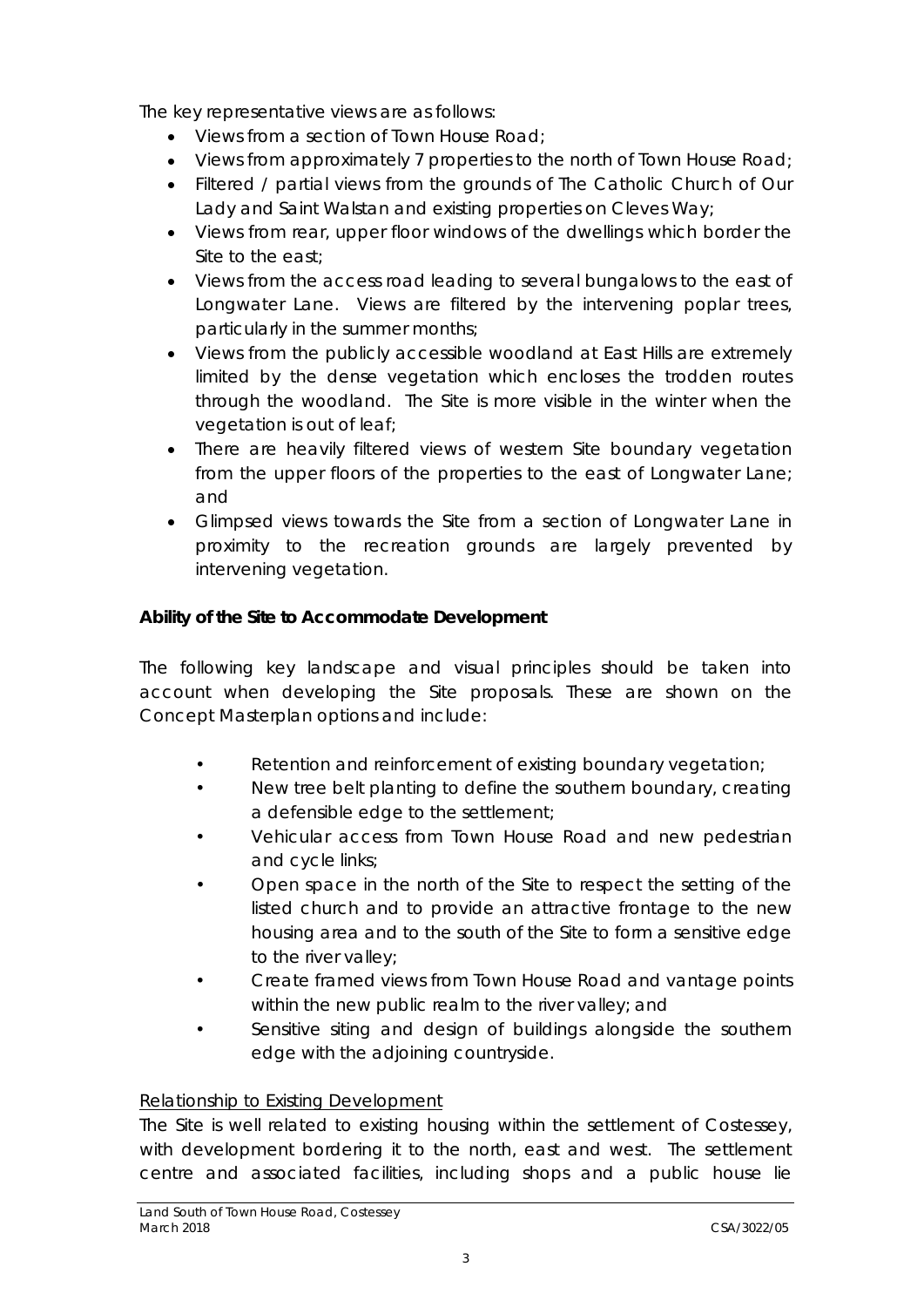approximately 200 metres to the north west, and The Costessey Centre with associated park and community facilities lies a short distance to the west on Longwater Lane.

### Visual Effects

The visual assessment identified that the Site is well contained in views from the north, east and west by a combination of built development, woodland and rising topography. Furthermore, although housing will be visible from the countryside to the south, there are limited opportunities for views from public vantage points. The key public views are discussed below, beyond these visual effects will be limited.

Development will impact on views from a section of Town House Road. Housing in this location will continue development along the southern edge of the highway and will not appear discordant given the surrounding settlement pattern. Development will however impact on the existing view across the Site to the adjoining valley landscape. To address this, proposals should make provision for framed views through the development area to the valley floor from areas of open space and the new public realm.

Views from the woodland at East Hills are largely prevented by the density of vegetative cover in the summer months, although the site is more visible in winter. In the limited locations where breaks in the vegetation occur, there will be heavily filtered, glimpsed views of housing at the Site. In these views, development will be seen in the context of the existing settlement in Costessey, will not be intrusive and will not impact materially on the amenity and enjoyment of this woodland walk.

# Landscape Effects

The Site is not covered by any statutory or non-statutory designations for landscape character or quality. It lies within the Tud Rural River Valley Character Area and is subject to **Policy DM4.5 Landscape Character and River Valleys** which states that development will have particular regard to protecting the distinctive characteristics, special qualities and geographical extents of the identified rural river valleys.

The settlement of Costessey is contained by the River Valleys of the Tud and the Wensum, with the boundaries of the character areas following the built extents at the edge of the settlement. Built development at the edge of Costessey would therefore inevitably lie within one of the defined rural river valley character areas.

The Site comprises an area of farmland which occupies the valley sides above the River Tud. It is closely associated with existing housing and development within the settlement at Costessey which border it to the north, east and west and it does not possess the remote rural character found elsewhere within the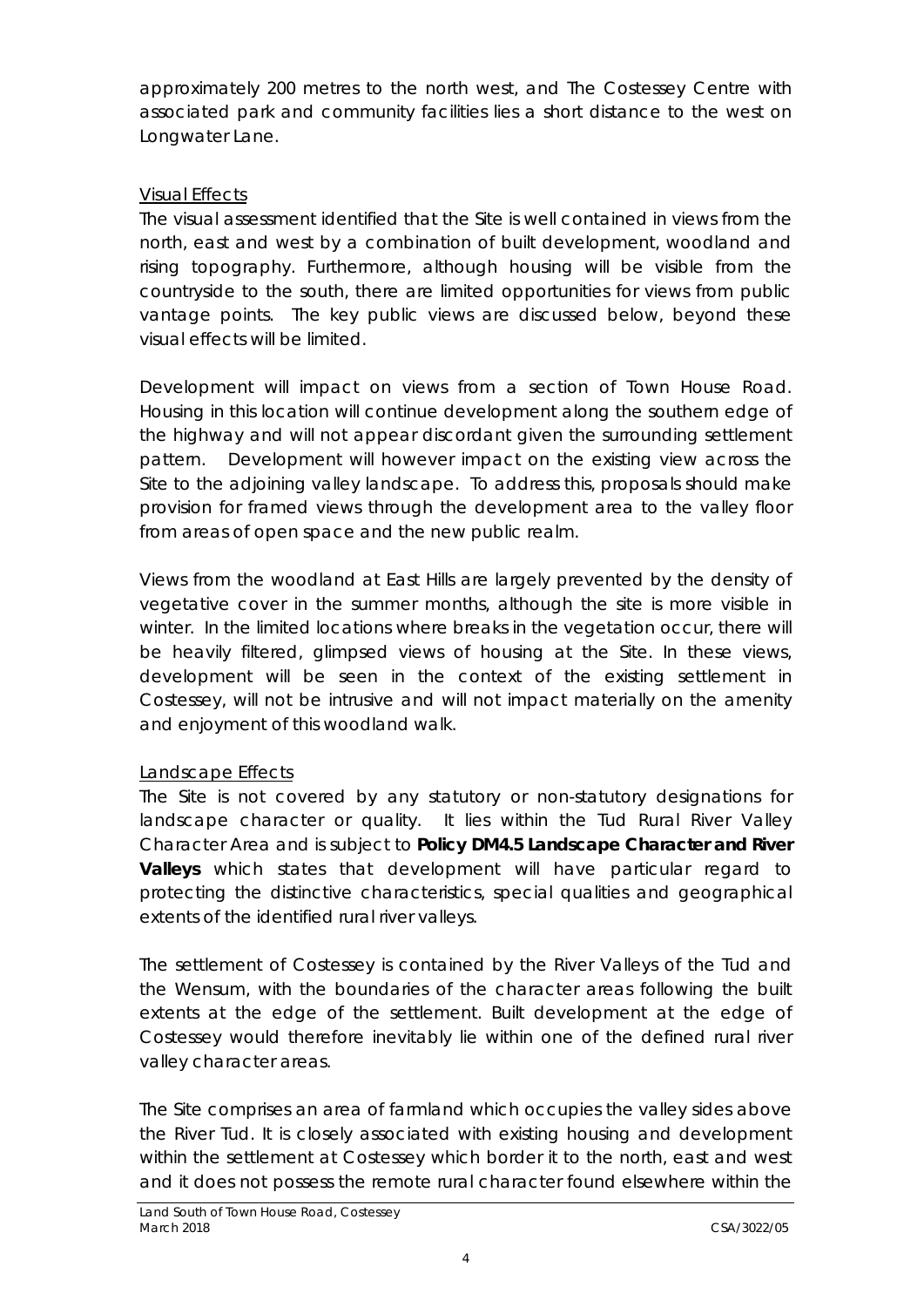character area. The eastern part of the Site comprises an area of paddocks, whilst to the west the Site lies within part of a wider arable field.

In respect of development to the south of Town House Road, the following points are of relevance:

- Development would be well related to exiting housing and would extend no further south into the valley than existing development at Lime Tree Avenue or east of Longwater Lane;
- Development would not intrude on the sensitive pastoral landscape of the valley floor;
- Development would not result in coalescence with New Costessey;
- There are limited opportunities to view development from public vantage points within the farmland to the south of the Site;
- Development can retain the majority of the existing landscape features and makes provision for new tree planting to add to the overall wooded character of the valley; and
- Development would make provision for new landscaping along the southern edge of the Site which would provide an appropriate edge to the development and assist in anchoring the proposals within the existing settlement at Costessey.

Development at the Site would result in the loss of an area of paddocks and arable farmland on the valley slopes above the River Tud. Notwithstanding this, housing in this location would be consistent with the existing settlement pattern and would not intrude significantly on the adjoining landscape of the valley floor.

Taylor Wimpey UK Ltd is exploring different options for development at the Site. Option 1 is for a discrete housing development located in the paddocks in the eastern part of the Site. In terms of character, this part of the Site differs from the wider arable farmland which is characteristic of the river valley. Development here would be located within the existing field hedgerow structure and would form a logical extension to the settlement.

Options 2 and 3 are for a more comprehensive development and would result in the loss of part of an arable field which extends into the river valley floor. Despite this, housing here would remain closely related to existing housing and facilities in the settlement and new landscaping to the south would provide a robust landscape framework for the development proposals in due course.

# **Conclusion**

Taylor Wimpey UK Ltd is promoting land to the south of Costessey Road for residential development. The Site comprises an area of farmland on the rising ground above the Tud River Valley.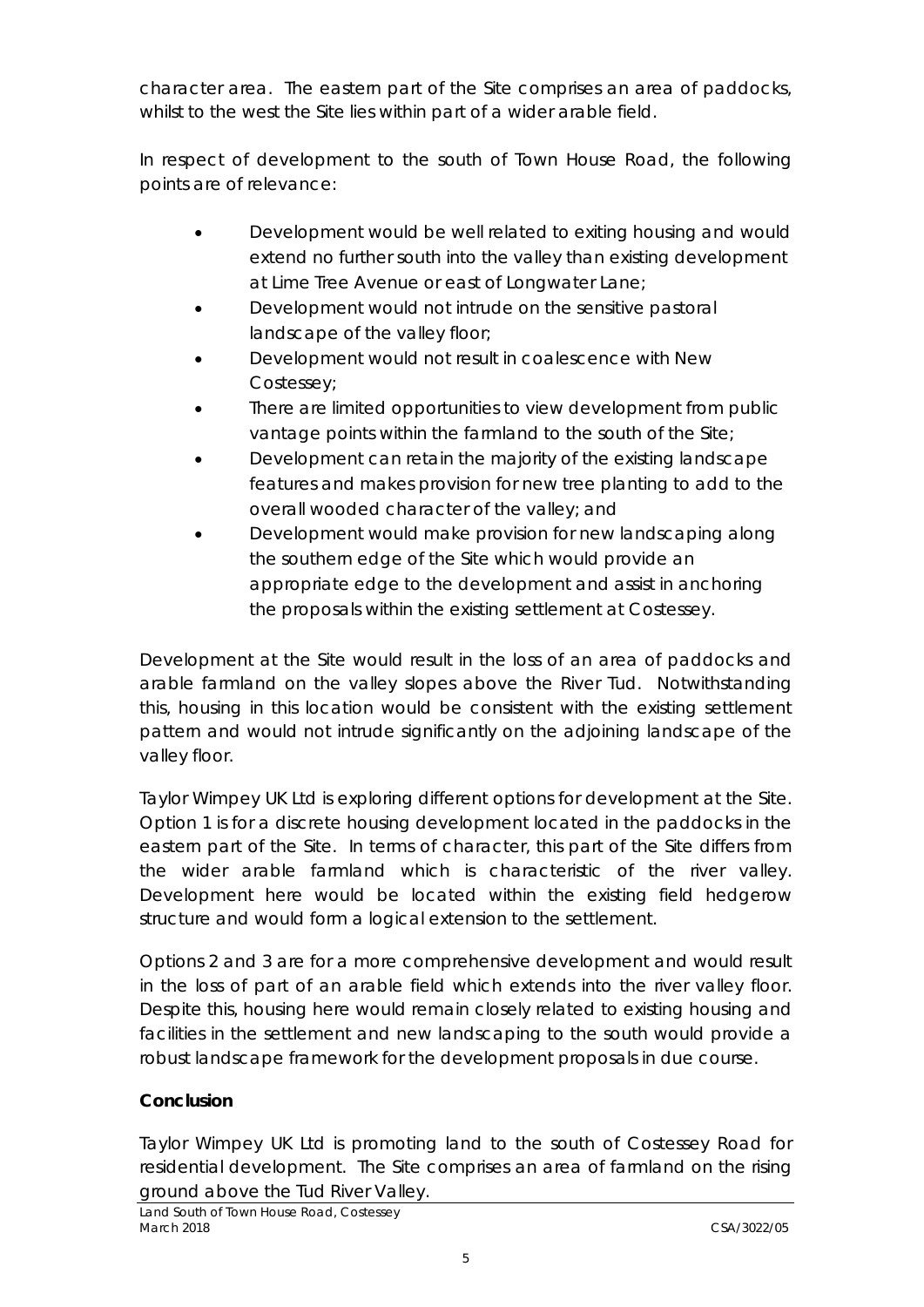A number of development options have been prepared which show how new housing can be delivered at the Site. These show that development would be closely related to the existing settlement pattern in Costessey and could be accommodated in a manner which respects the setting and character of the adjoining River Valley.